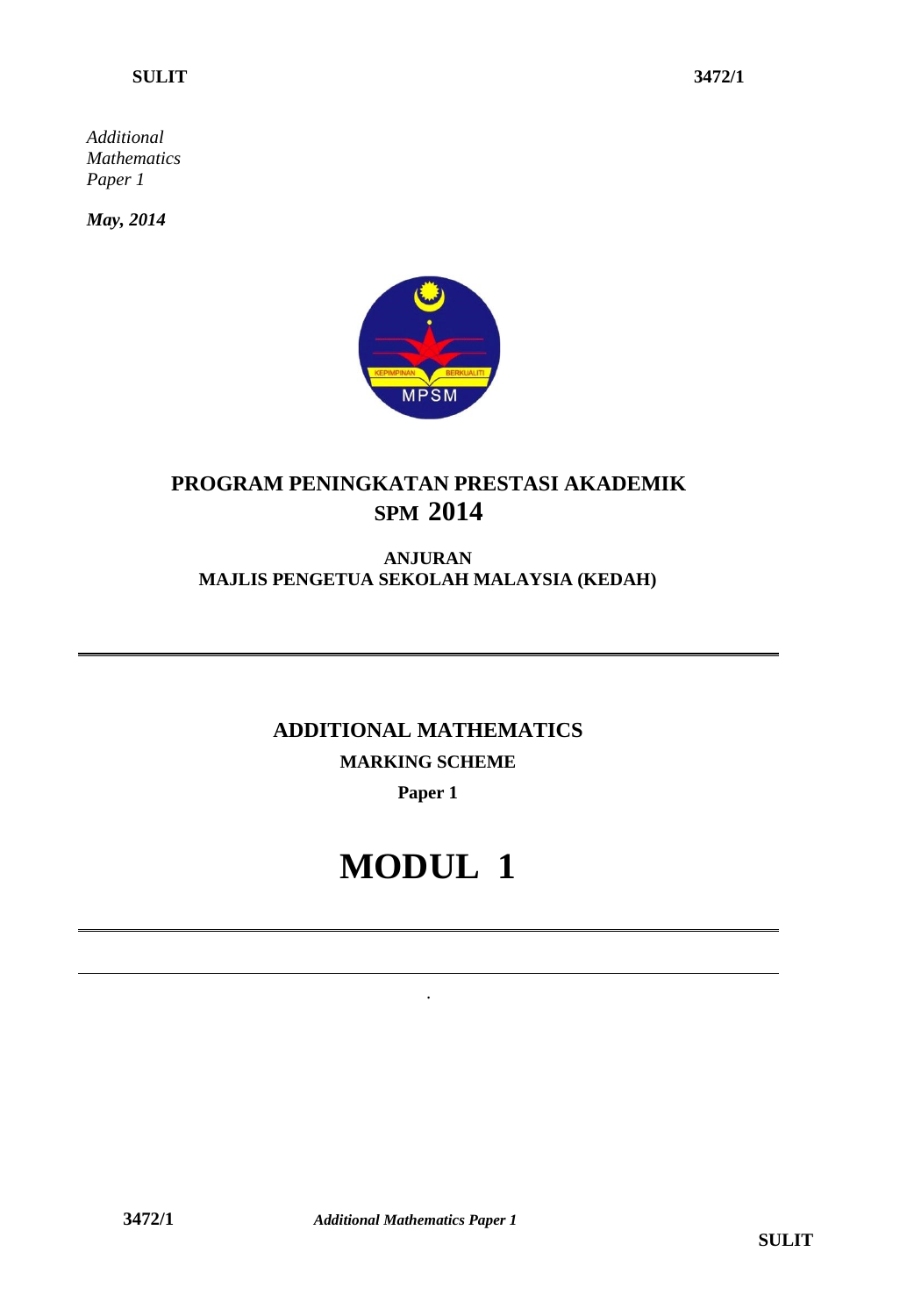| Question       | <b>Solution/ Marking Scheme</b>                            | <b>Answer</b>                                | <b>Marks</b>   |
|----------------|------------------------------------------------------------|----------------------------------------------|----------------|
| $\mathbf{1}$   |                                                            | $(a)$ 5                                      | $\mathbf{1}$   |
|                |                                                            | (b) $\{5, 7, 9\}$<br>(c) $\{1, 3, 5, 7, 9\}$ | $\mathbf{1}$   |
|                |                                                            |                                              | $\mathbf{1}$   |
| $\mathbf{2}$   | (a) B1: $3a + 2 = x$                                       | (a) $\frac{x-2}{3}$                          | $\overline{2}$ |
|                | ( <i>b</i> ) B1: $f^{-1}(5)$                               | $(b)$ 1                                      | $\overline{2}$ |
| 3              |                                                            | $(a) -7$                                     | $\mathbf{1}$   |
|                | ( <i>b</i> ) B2: $6(\frac{x-7}{3})+5$                      | ( <i>b</i> ) $2x-9$                          | 3              |
|                | B1 : $g^{-1}(x) = \frac{x-7}{3}$                           |                                              |                |
| $\overline{4}$ | B2: $x=3.137$ or $x=-0.637$                                | $x = 3.137$<br>and                           | 3              |
|                | $B1: 2x^2 - 5x - 4 = 0$                                    | $x = -0.637$                                 |                |
| 5              | B2: $3\alpha + 3\beta = -4$ and $(3\alpha)(3\beta) = -18$  | $x^2 + 4x - 18 = 0$                          | $\mathfrak{Z}$ |
|                | B1: $\alpha + \beta = -\frac{4}{3}$ and $\alpha\beta = -2$ |                                              |                |
| 6              | B1: $m = 4$ or $t = 3$                                     | $m = 4$                                      | $\mathbf{2}$   |
|                |                                                            | and                                          |                |
|                |                                                            | $t = 3$                                      |                |
|                |                                                            |                                              |                |

#### **PROGRAM PENINGKATAN PRESTASI AKADEMIK SPM 2014 Marking Scheme Module 1 Additional Mathematics Paper 1**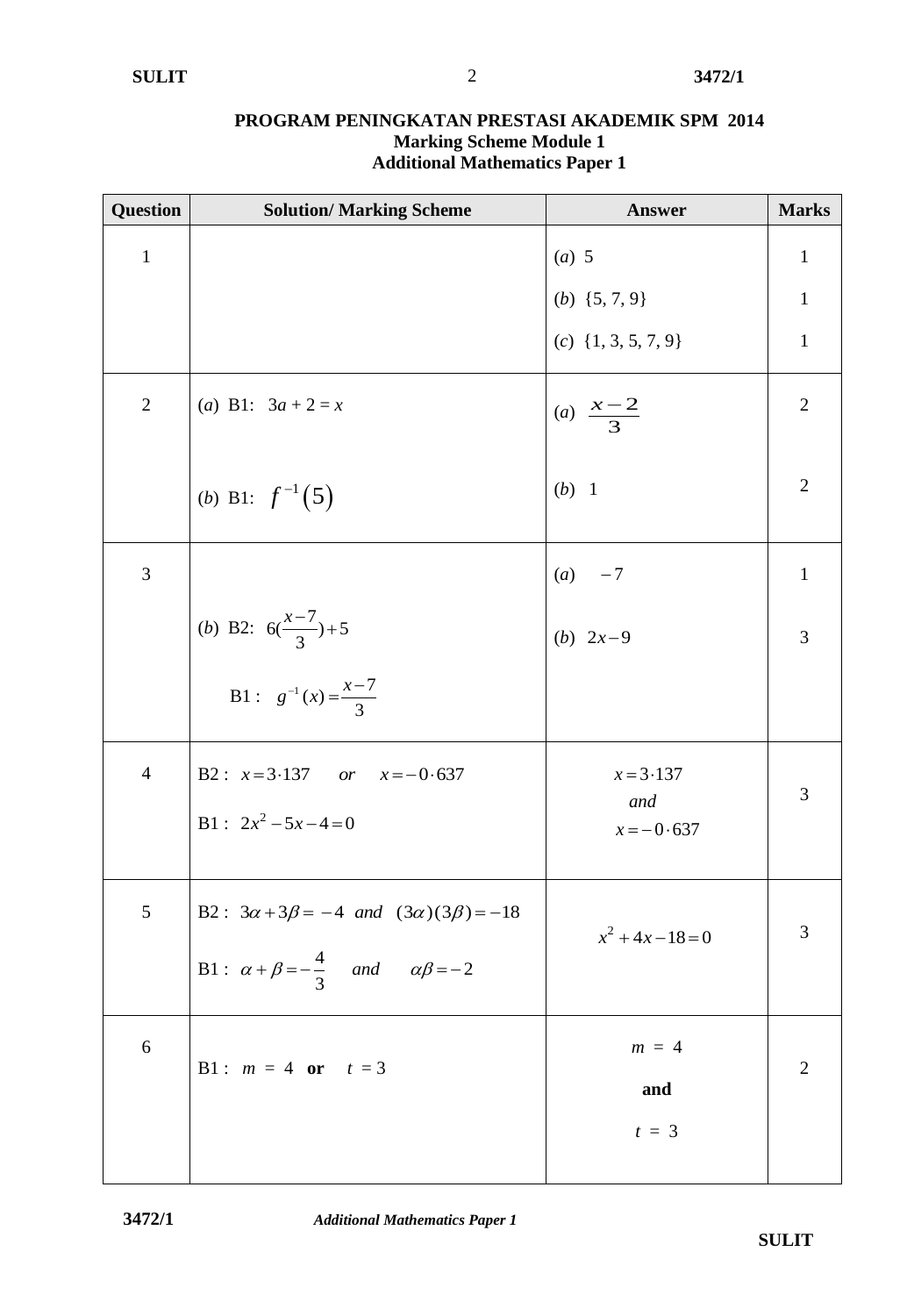| <b>Question</b> | <b>Solution/ Marking Scheme</b>                                                                                 | <b>Answer</b>          | <b>Marks</b>   |
|-----------------|-----------------------------------------------------------------------------------------------------------------|------------------------|----------------|
| $\overline{7}$  | B2: $x=2$ and $x=-\frac{4}{3}$ @ -1.33<br>B1 : $f(x)=3x^2-2x-8<0$                                               | $-\frac{4}{3} < x < 2$ | 3              |
| 8               | B2: $5^m = 5^3$ or $5^{1+m} = 5^4$<br>B1 : $\frac{3(5^m)(5)}{8}$ or $5^{1+m}$ or $5^4$<br>or $5^m(15-10) = 625$ | 3                      | 3              |
| 9               | B2: $\frac{y}{4-y} = 3$ or $y = 3(4-y)$<br>B1: $\log_3 \frac{y}{4-y}$ or $\log_3 3$ or $3^1$                    | $y = 3$                | 3              |
| 10              | B2: $2\log_2 x = \log_2 4^2$ or $x^2 = 4^2$<br>B1 : $\log_2 x = \frac{\log_2 4^2}{\log_2 x}$                    | $x=4$                  | 3              |
| 11              |                                                                                                                 | $(a)$ 3                | $\mathbf{1}$   |
|                 | B1 : $T_2 = 5(2) - 2(2)^2 - 3$<br>$[d = S_2 - S_1 - S_1]$<br>(b)                                                | $(b) -4$               | $\overline{2}$ |
| 12              | B1: $\frac{6}{q} = \frac{4q}{6}$                                                                                | $q = 3, -3$            | $\overline{2}$ |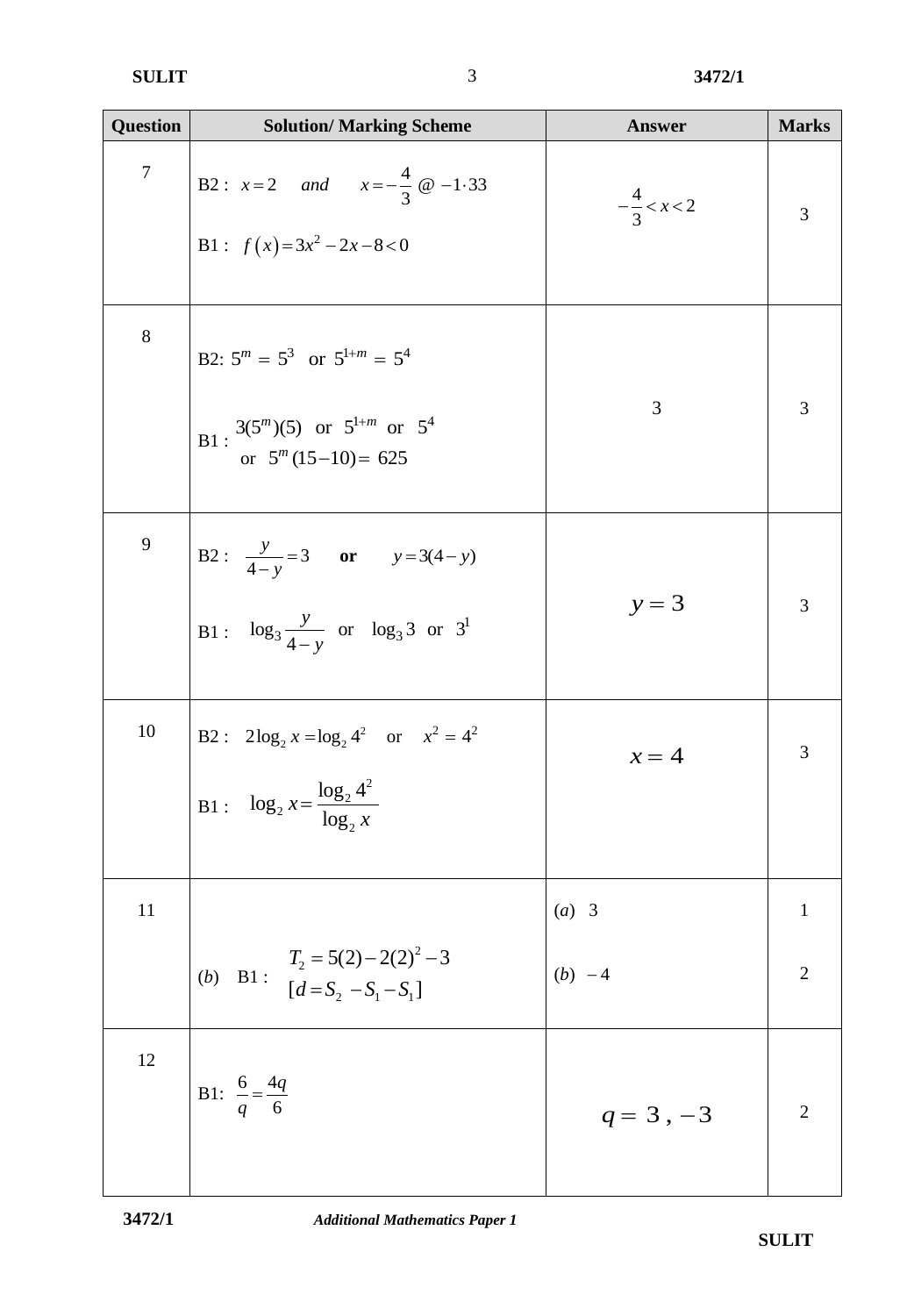| <b>Question</b> | <b>Solution/ Marking Scheme</b>                                         | <b>Answer</b>                                                     | <b>Marks</b>   |
|-----------------|-------------------------------------------------------------------------|-------------------------------------------------------------------|----------------|
| 13              |                                                                         | (a) $-\frac{2}{3}$<br>(b) $\frac{6}{5}$                           | $\mathbf{1}$   |
|                 | (b) B1 : $S_n = \frac{2(1)}{1 - \left(-\frac{2}{3}\right)}$             |                                                                   | $\overline{2}$ |
| 14              |                                                                         | $\left(a\right)$<br>$\log_{10} k = (-\log_{10} 3)x + \log_{10} k$ | $\mathbf{1}$   |
|                 | ( <i>b</i> ) B1 : $\log_{10} k = -1$                                    | ( <i>b</i> ) $\frac{1}{10} @ 0.1$                                 | $\overline{2}$ |
| 15              | B3: $22 + 4m = 42$ or $22 + 4m = -42$                                   | $m = 5$                                                           |                |
|                 | B2 : $\frac{1}{2}  (2+3+5m)-(-15+m-2) =21$                              | and<br>$m = -16$                                                  | $\overline{4}$ |
|                 | B1 : $(2+3+5m)$ or $(-15+m-2)$                                          |                                                                   |                |
| 16              | $B2$ :<br>$x^2+6x+9+y^2-8y+16=4(x^2-12x+36+y^2+4y+4)$                   | $x^2 + y^2 - 18x + 8y + 45 = 0$                                   | 3              |
|                 | $B1$ :<br>B1:<br>$\sqrt{(x+3)^2 + (y-4)^2} = 2\sqrt{(x-6)^2 + (y+2)^2}$ |                                                                   |                |
| 17              | B3: $2.5(2)+2.5+2.5$                                                    |                                                                   |                |
|                 | B2: $\theta = 2$<br>B1: $\frac{1}{2} (2.5)^2 \theta = 6.25$             | 10                                                                | 4              |
|                 |                                                                         |                                                                   |                |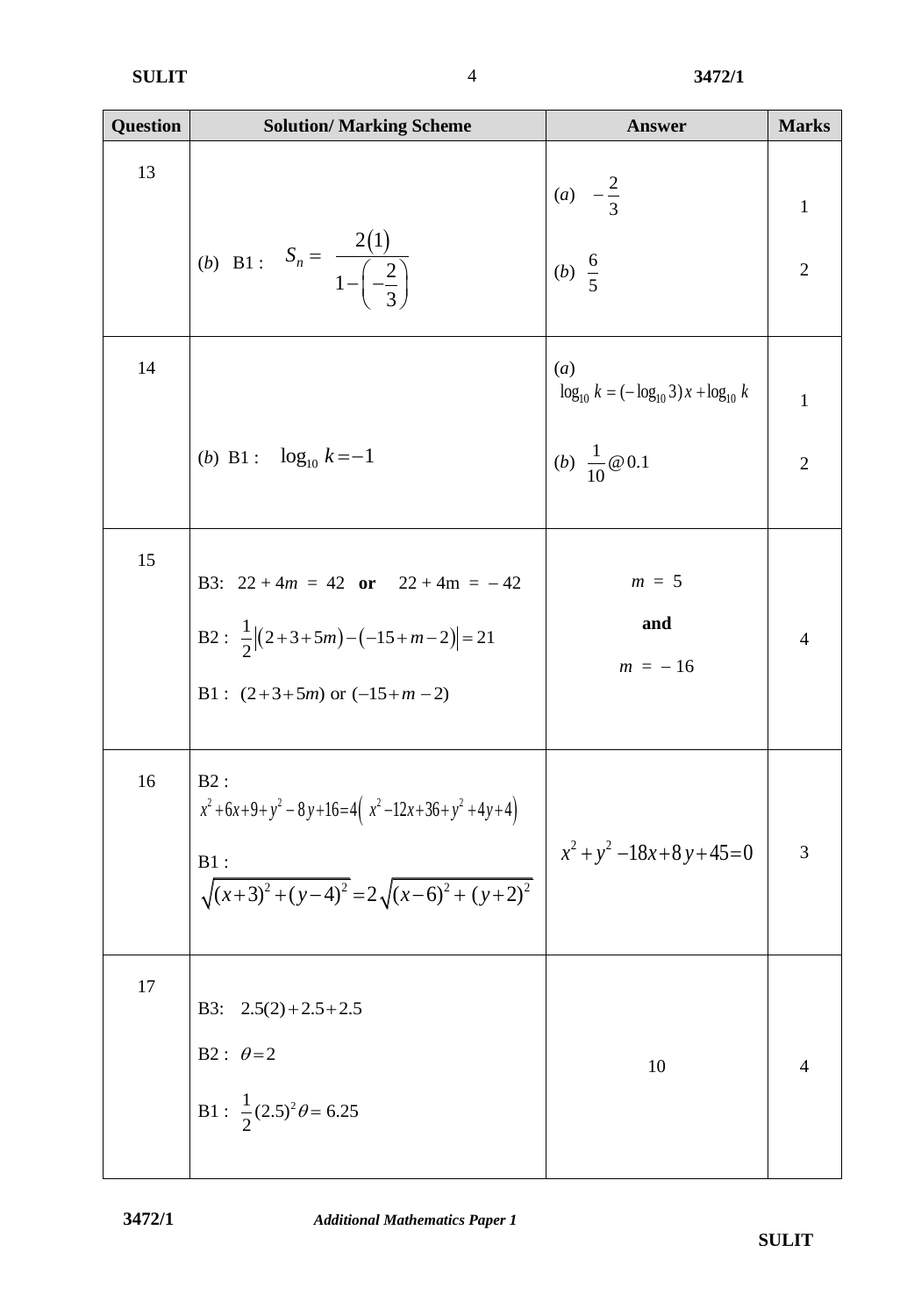| <b>Question</b> | <b>Solution/ Marking Scheme</b>                                                                                                  | <b>Answer</b>                                                                                                                                                                                  | <b>Marks</b>                       |
|-----------------|----------------------------------------------------------------------------------------------------------------------------------|------------------------------------------------------------------------------------------------------------------------------------------------------------------------------------------------|------------------------------------|
| 18              |                                                                                                                                  |                                                                                                                                                                                                | $\mathbf{1}$                       |
|                 | (b) B2: $ \overrightarrow{AC}  = \sqrt{3^2 + 4^2} = 5$<br>B1: $\overrightarrow{AC} = \frac{1}{3} {9 \choose 12} = {3 \choose 4}$ | (a) $\overrightarrow{AB} = \begin{pmatrix} 9 \\ 12 \end{pmatrix}$ @ $9i + 12j$<br>(b) $\frac{1}{5} \begin{pmatrix} 3 \\ 4 \end{pmatrix}$ @ $\frac{1}{5} \begin{pmatrix} 3i + 4j \end{pmatrix}$ | $\overline{\mathbf{3}}$            |
| 19              | (a) B1: $\overrightarrow{OB} = \overrightarrow{OA} + \overrightarrow{AB}$                                                        | (a) $\overrightarrow{OB} = \begin{pmatrix} 11 \\ 7 \end{pmatrix}$<br>(b) $B(11,7)$                                                                                                             | $\overline{2}$                     |
|                 |                                                                                                                                  |                                                                                                                                                                                                | $\mathbf{1}$                       |
| 20              | B2: $4q = \frac{70}{10} - (\sqrt{p})^2$<br>B1: $\frac{70}{10} - (\sqrt{p})^2$                                                    | $p = 7 - 4q$                                                                                                                                                                                   | 3                                  |
|                 |                                                                                                                                  |                                                                                                                                                                                                |                                    |
| 21              | B2: $y-1 = \frac{2}{3}(x-3)$<br>B1: $m_{\text{perpendicular}} = \frac{2}{3}$                                                     | $y = \frac{2}{3}x - 1$                                                                                                                                                                         | $\mathfrak{Z}$                     |
|                 |                                                                                                                                  |                                                                                                                                                                                                |                                    |
| 22              |                                                                                                                                  |                                                                                                                                                                                                |                                    |
|                 | (b) B1 : $\cot A = \frac{1}{\frac{15}{8}}$ or $\tan A = \frac{15}{8}$ (b) $\frac{8}{15}$                                         |                                                                                                                                                                                                | $\begin{array}{c}\n2\n\end{array}$ |